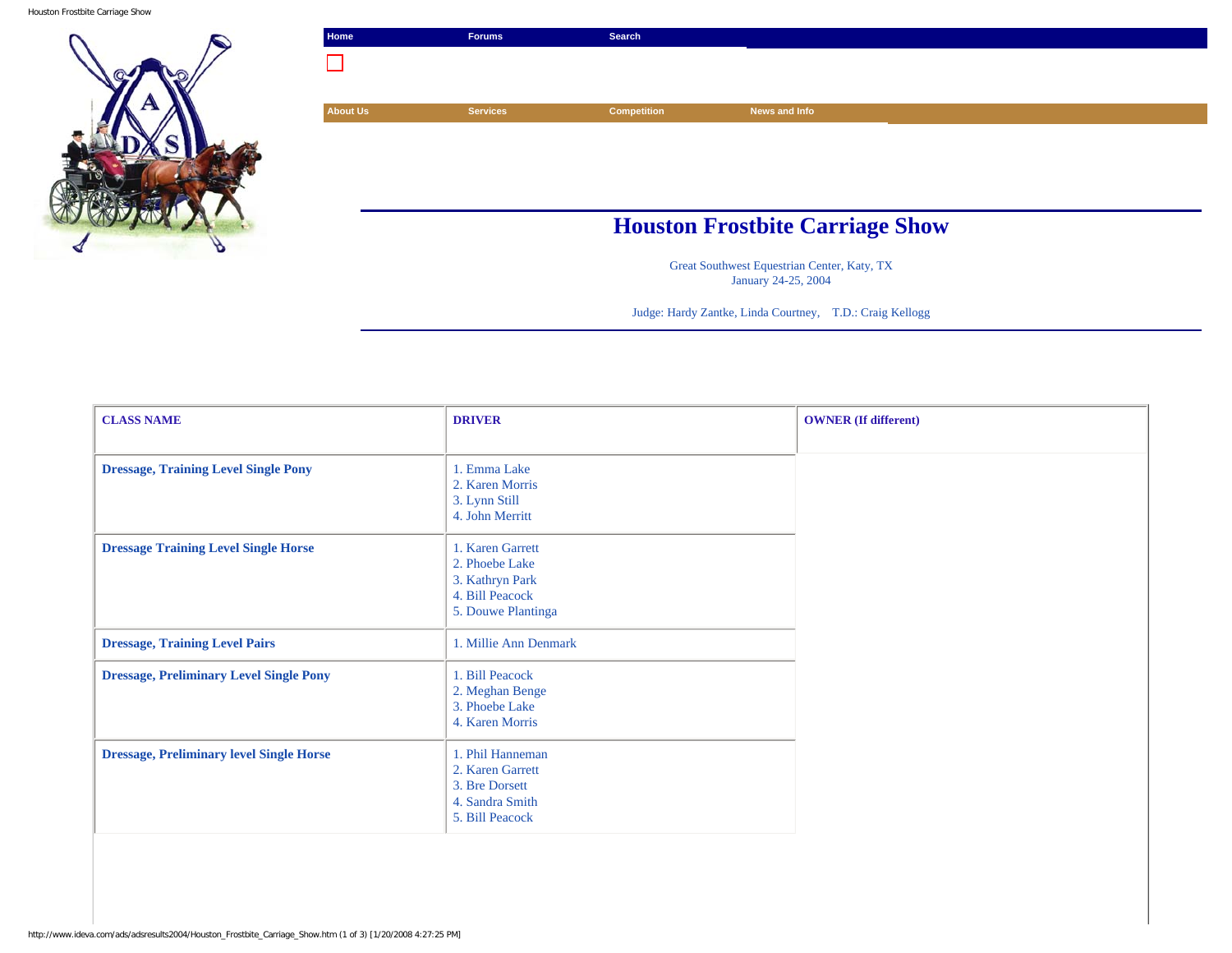| <b>Dressage Preliminary Level Dressage, Pairs/4s</b> | 1. Tom O'Carroll<br>2. Jerry Benge 101<br>3. Jerry Benge 102<br>4. Craig Langseth<br>5. Bill Peacock |
|------------------------------------------------------|------------------------------------------------------------------------------------------------------|
| <b>Dressage Intermediate Level Single Pony</b>       | 1. Meghan Benge<br>2. Dewaing Gaus                                                                   |
| <b>Dressage, Intermediate Level Single Horse</b>     | 1. Steven Moore                                                                                      |
| <b>Dressage, Intermediate Pairs/4's</b>              | 1. Bill Peacock                                                                                      |
| <b>Dressage, Advanced Level Singles</b>              | 1. Steven Moore<br>2. Dwain Gaus                                                                     |
| <b>Dressage, Advanced Pairs/4s</b>                   | 1. Stewart Morris, Jr.<br>2. Walt Rector                                                             |
| <b>Fault Obstacles, Single Pony</b>                  | 1. Dwain Gaus<br>2. Meghan Benge<br>3. Lynn Still<br>4. Emma Lake<br>5. John Merritt                 |
| <b>Fault Obstacles, Single Horse</b>                 | 1. Steven Moore<br>2. Kathryn Park<br>3. Grant Dorsett<br>4. Sandra Smith<br>5. Bre Dorsett          |
| <b>Fault Obstacles, Pairs,/4s</b>                    | 1. Walt Rector<br>2. Jerry Benge<br>3. Tom Smith<br>4. Stewart Morris, Jr<br>5. Millie Ann Denmark   |
| <b>Working, Single Pony</b>                          | 1. Dwain Gaus<br>2. Lynn Still                                                                       |
| <b>Working, Single Horse</b>                         | 1. Kathryn Park<br>2. Bre Dorsett<br>3. Grant Dorsett<br>4. Douve Plantinga<br>5. Karen Garrett      |
| <b>Working, Pairs, 4s</b>                            | 1. Tom O'Carroll<br>2. Tom Smith                                                                     |
| <b>Turnout</b>                                       | 1. Phil Hanneman<br>2. Tom O'Carroll<br>3. Tom Smith<br>4. Dwain Gaus<br>5. Karen Garrett            |